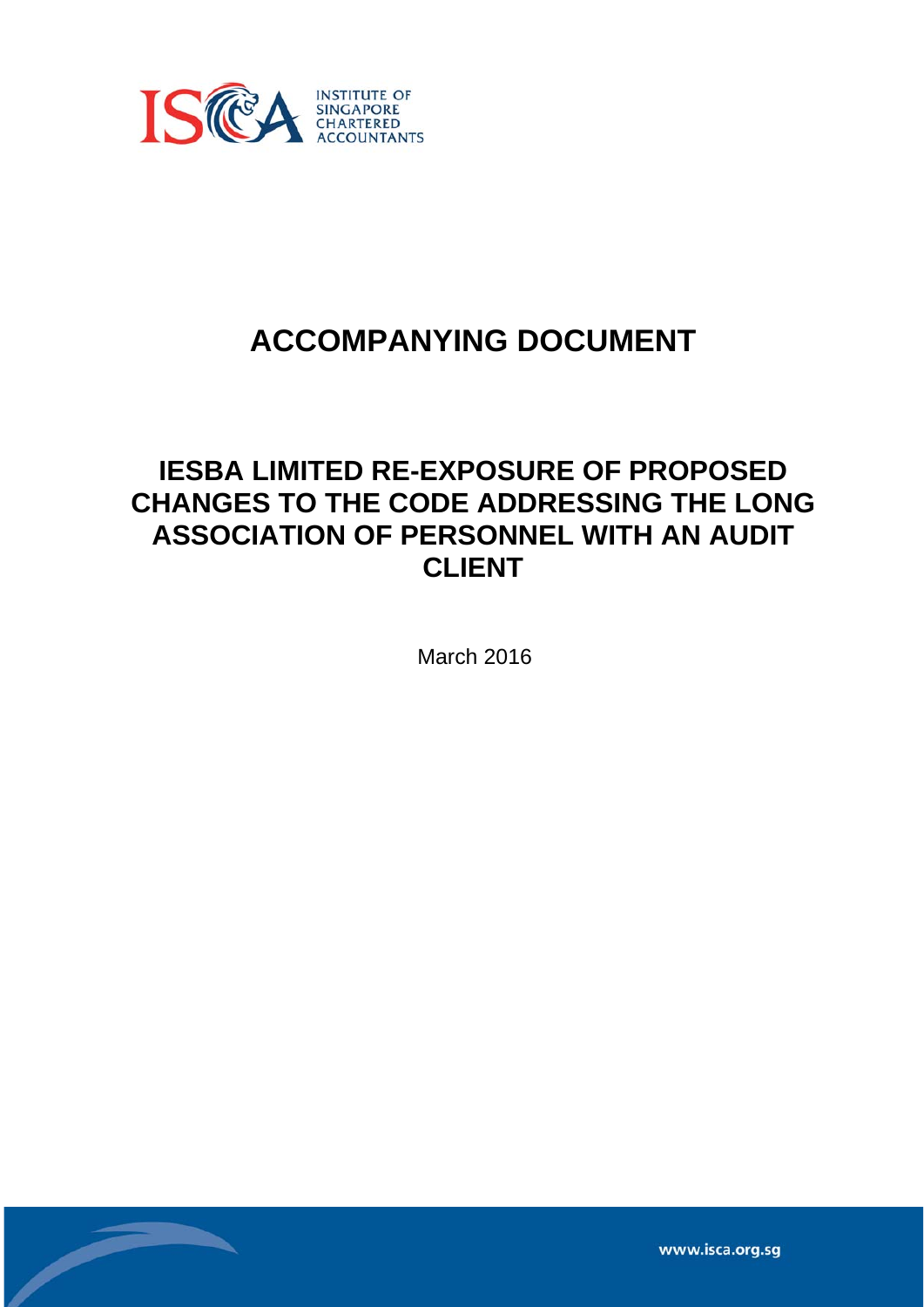### **CONTENTS**

| 3<br><b>Background and Objective</b><br>3<br>Guidelines on Providing Feedback to the Accompanying Document<br>Consultation Issue 1<br>$\overline{4}$<br><b>Consultation Issue 2</b><br>$\overline{4}$<br>Consultation Issue 3<br>5<br>Consultation Issue 4<br>6<br>Consultation Issue 5<br>6 |  |
|----------------------------------------------------------------------------------------------------------------------------------------------------------------------------------------------------------------------------------------------------------------------------------------------|--|
|                                                                                                                                                                                                                                                                                              |  |
|                                                                                                                                                                                                                                                                                              |  |
|                                                                                                                                                                                                                                                                                              |  |
|                                                                                                                                                                                                                                                                                              |  |
|                                                                                                                                                                                                                                                                                              |  |
|                                                                                                                                                                                                                                                                                              |  |
|                                                                                                                                                                                                                                                                                              |  |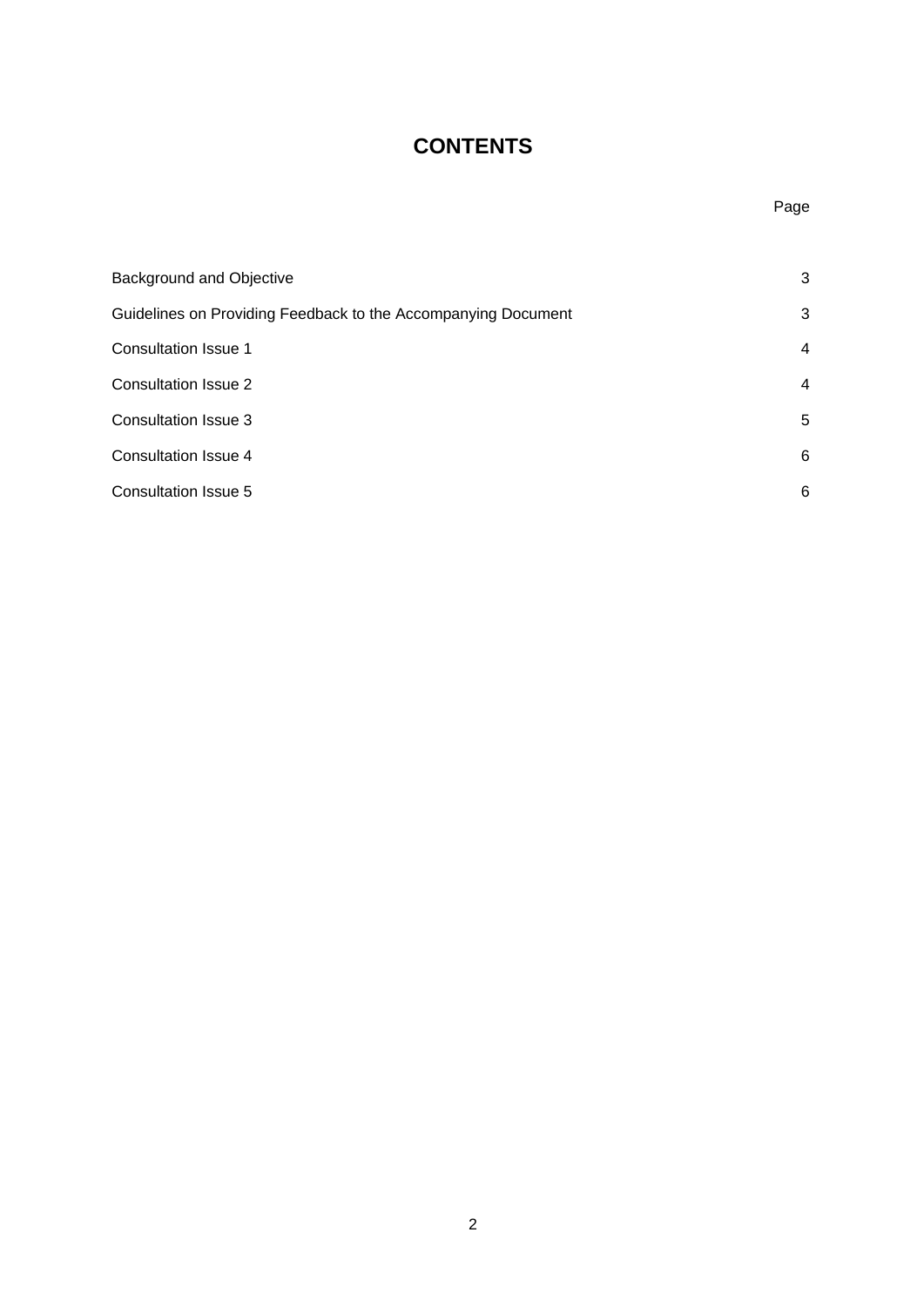#### **IESBA Limited Re-Exposure of Proposed Changes to the Code Addressing the Long Association of Personnel with an Audit Client**

#### **Accompanying Document for Public Consultation in Singapore**

#### **Background and Objective:**

In August 2014, the International Ethics Standards Board for Accountants (IESBA) issued an exposure draft proposing changes to certain provisions of the Code of Ethics for Professional Accountants (IESBA Code) addressing the long association of personnel with an audit or assurance client. A limited re-exposure draft was issued in February 2016 and is currently undergoing consultation (collectively referred to as the Long Association EDs).

As the ACRA and ISCA Codes of Professional Conduct and Ethics are closely aligned to the IESBA Code, the proposed changes in the Long Association EDs may significantly impact rotation requirements for key audit partners<sup>[1](#page-2-0)</sup> (KAPs) of public interest entities (PIEs)<sup>[2](#page-2-1)</sup> in Singapore, if adopted. In view of the above, ISCA would like to obtain feedback on specific issues which may .

#### **Guidelines on Providing Feedback to the Accompanying Document:**

ISCA invites views on the specific questions posed in the accompanying document. In order to facilitate a meaningful feedback process, respondents are encouraged to:

- Indicate your name, designation as well as the organisation you represent;
- Focus on the specific consultation questions set out in the accompanying document;
- Include a clear rationale for your comments; and
- Include an alternative (where applicable) that ISCA could consider.

(c) Any financial institution.

<span id="page-2-0"></span>The sum to the sum to the sum to the sum to the sum to the individual responsible for the sum the sum to the sum to the sum to key audit partner is defined as the engagement partner, the individual responsible for the engagement quality control review, and other audit partners, if any, on the engagement team who make key decisions or judgments on significant matters with respect to the audit of the financial statements on which the firm will express an opinion. Depending upon the circumstances and the role of the individuals on the audit, "other audit partners" may include, for example, audit partners responsible for significant subsidiaries or divisions.

<span id="page-2-1"></span> $2$  In the ACRA and ISCA Codes of Professional Conduct and Ethics, a public interest entity means  $-$ (a) Any entity that is listed or is in the process of issuing its debt or equity instruments for trading on a securities exchange in Singapore;

<sup>(</sup>b) Any entity that is incorporated in Singapore and the securities of which are listed on a securities exchange outside Singapore; or

The audit of large charities and large institutions of a public character shall be conducted in compliance with the same independence requirements that apply to the audit of listed entities.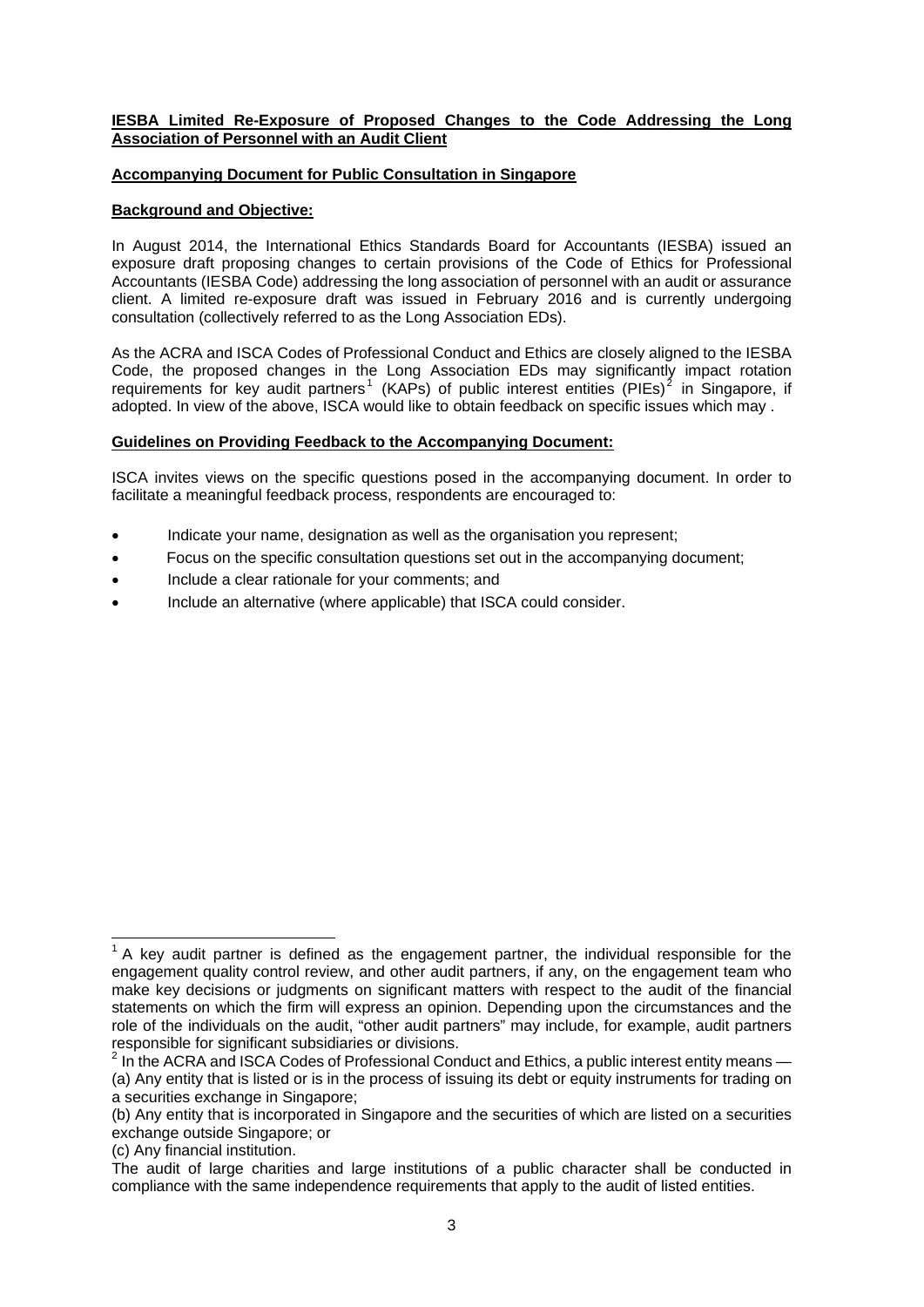#### <span id="page-3-0"></span>**Consultation Issue 1: Alignment of Time-on and Cooling-off[3](#page-3-0) Periods for Auditors of Listed Entities**

Based on the IESBA Long Association EDs, the time-on and cooling-off periods for engagement partners (EPs) of **listed entities** would be seven years and five years respectively (7/5). On the other hand, the time-on and cooling-off periods imposed on EPs by the SGX Listing (Mainboard) Rule 713 and SGX Listing (Catalist) Rule 713 are five years and two years respectively (5/2).

**Question 1: What are your views on whether there should be an alignment of the time-on and cooling-off periods for auditors of listed entities in Singapore (i.e. align the SGX Listing Rules with international requirements as proposed by IESBA in the re-ED)?** 

#### **Consultation Issue 2: Cooling-off Periods for Engagement Partners and Engagement Quality Control Review Partners**

Based on the IESBA Long Association EDs, the time-on and cooling-off periods for the different categories of KAPs such as EPs and engagement quality control review (EQCR) partners are illustrated in the table below.

Table 1: Summary (Time-on period/ Cooling-off period)

| <b>KAP Roles</b>    | <b>Listed Public Interest Entity (PIE)</b> | <b>Non-Listed PIE</b> |
|---------------------|--------------------------------------------|-----------------------|
| EP                  | $7/5^\circ$                                | 7/5                   |
| <b>EQCR</b> partner | $7/5^4$                                    | 7/3                   |
| Other KAPs          | 7/2                                        | 7/2                   |

**Question 2: What are your views on the ability of and practical challenges that may be faced by audit firms in Singapore, particularly small and medium audit practices (SMPs), in meeting the requirements of the cooling-off periods for EPs?** 

 3 Time-on period is the maximum length of time (in number of years) an individual is allowed to be a KAP on the engagement. Cooling-off period is the minimum length of time (in number of years) an individual is prohibited from being a KAP on the engagement.

<sup>&</sup>lt;sup>4</sup> The cooling-off period may be reduced to three years if certain jurisdictional safeguards are in place.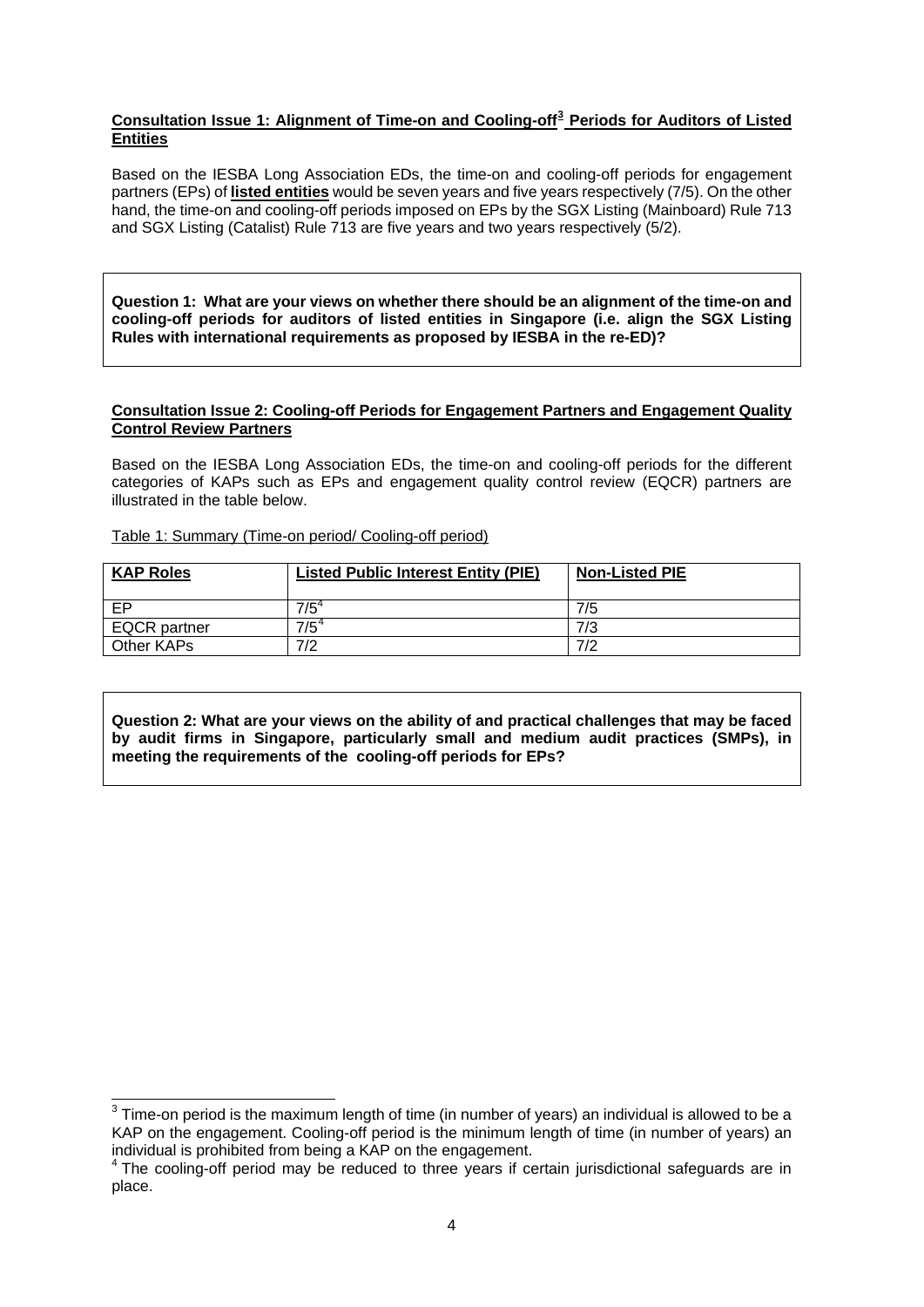<span id="page-4-0"></span>**Question 3: Taking into account the role of EQCR partners in audits prescribed in SSA 220**  *Quality Control for an Audit of Financial Statements[5](#page-4-0)* **,** 

**(a) What are your views on whether there should be a segregation of cooling-off periods for EQCR partners of listed and non-listed PIEs in Singapore? Please explain your rationale.** 

**(b) What are your views on whether the proposed cooling-off periods for EQCR partners of 5 years (for listed entities) and 3 years (for non-listed PIEs) are appropriate in the Singapore context? If no, what is a more appropriate EQCR cooling-off period? Please explain your rationale.** 

#### **Consultation Issue 3: Enhanced Restrictions on Activities of KAPs during Cooling-off Period**

Based on the IESBA Long Association EDs, in addition to the current restrictions whereby the former KAP is prohibited from being engagement team member or EQCR partner during the cooling off period, there would be enhanced restrictions on activities that can be carried out by former KAPs during the cooling-off period.

During the cooling-off period, the former KAP is prohibited from consulting with the engagement team or the client on technical or industry-specific issues, transactions or events affecting the audit engagement (other than discussions with the engagement team limited to work undertaken or conclusions reached in the last year of the KAP's time-on period).

However, if the former KAP acted as the EP or EQCR partner and is also, or becomes, an individual whose primary responsibility is to be consulted within a firm on a technical or industry-specific issue, the former EP or EQCR partner may provide such technical consultation to the engagement team provided:

- (a) Two years have lapsed since the individual was the EP or EQCR partner;
- (b) There is no other partner within the firm expressing the audit opinion with the expertise to provide the advice; and
- (c) The consultation is in respect of issues, transactions or events that were not previously considered by the partner in the course of acting as EP or EQCR partner.

Additionally, the former KAP is prohibited from leading or coordinating the firm's professional services to the audit client or overseeing the firm's relationship with the audit client (sometimes referred to as the "relationship partner") and from undertaking any other role, including provision of

-

<sup>&</sup>lt;sup>5</sup> SSA220.20 - The engagement quality control reviewer shall perform an objective evaluation of the significant judgments made by the engagement team, and the conclusions reached in formulating the auditor's report. This evaluation shall involve:

<sup>(</sup>a) Discussion of significant matters with the engagement partner;

<sup>(</sup>b) Review of the financial statements and the proposed auditor's report;

<sup>(</sup>c) Review of selected audit documentation relating to the significant judgments the engagement team made and the conclusions it reached; and

<sup>(</sup>d) Evaluation of the conclusions reached in formulating the auditor's report and consideration of whether the proposed auditor's report is appropriate.

SSA220.21 - For audits of financial statements of listed entities, the engagement quality control reviewer, on performing an engagement quality control review, shall also consider the following:

<sup>(</sup>a) The engagement team's evaluation of the firm's independence in relation to the audit engagement;

<sup>(</sup>b) Whether appropriate consultation has taken place on matters involving differences of opinion or other difficult or contentious matters, and the conclusions arising from those consultations; and

<sup>(</sup>c) Whether audit documentation selected for review reflects the work performed in relation to the significant judgments made and supports the conclusions reached.